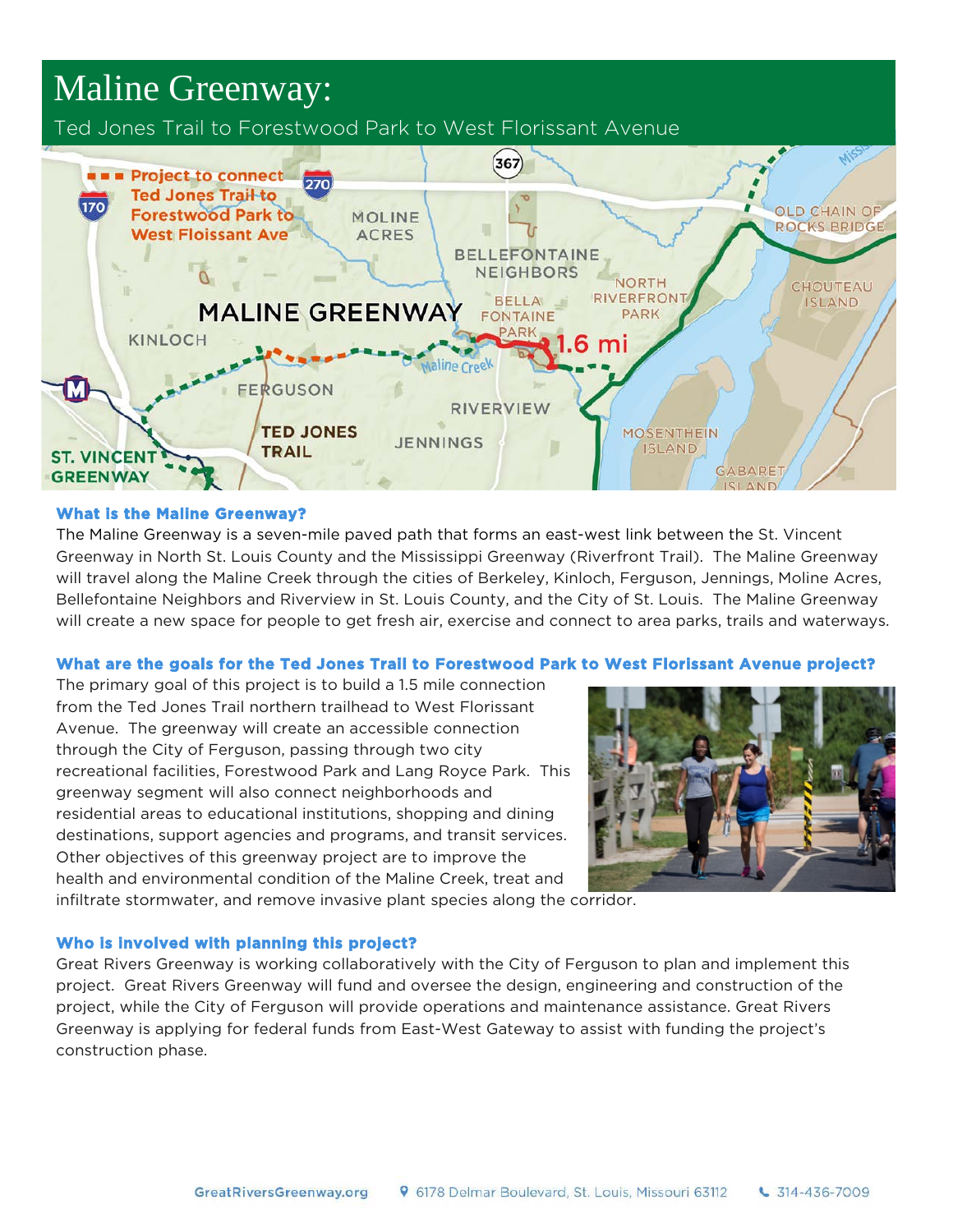## **What is the proposed route for this project?**

The proposed route for this segment of the Maline Greenway would begin at the current endpoint of the Ted Jones Trail at the intersection of Short and Redmond Avenues. The greenway will travel from the residential areas on Short Avenue and St. Louis Avenue to the commercial and industrial areas along Paul Avenue. The greenway will turn right on to Ferguson Ave and will parallel the rail corridor up to Forestwood Park. The greenway will utilize the existing trail in Forestwood Park, traveling eastward to Lang Royce Park. The greenway will follow alongside Maline Creek through City-owned property to a new trailhead at West Florissant Avenue.



## **How was this route and greenway alignment selected?**

This route was selected in 2011 after a yearlong study and planning process that analyzed existing conditions and relied on public input to shape the alignment determined for this segment of the greenway. A community engagement process was executed to ensure that the greenway alignment reflected the unique needs of the community. The community engagement process included the formation of a Technical Advisory Committee (TAC) consisting of approximately 50 individuals with technical expertise in various aspects of the greenway corridor. Concurrently, a Citizen Advisory Committee (CAC) of approximately 20 community leaders was also gathered to provide knowledge of and represent the interests of the communities surrounding the study area. In addition, four public forums were held to invite area and regional residents to learn about the project, voice their opinions and provide valuable input on the greenway plan. The project resumed in 2017 when new opportunities for funding became available. The community will be re-engaged as the design and development phases of the project commence.

#### **How has the plan changed since 2010?**

While the greenway alignment has not changed significantly since the alignment was chosen, goals of the project have expanded to include connections to new amenities in Ferguson including a City of Ferguson planned public space at West Florissant adjacent to the greenway project. The next phase for this project will explore the future feasibility of





stabilizing stretches of Maline Creek, identify and pursue available funding mechanisms, and finalize the design and scope of the greenway project to prepare for future construction.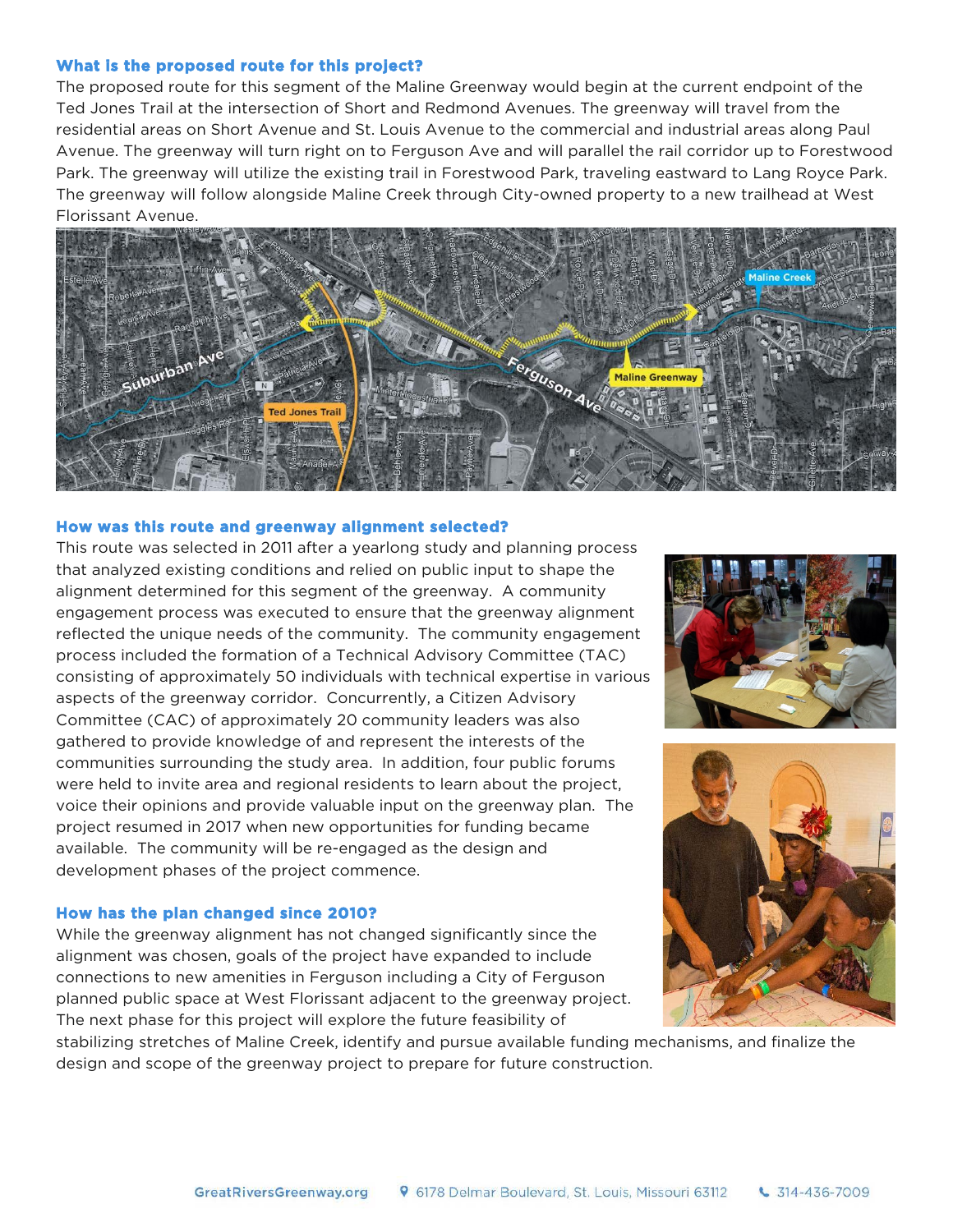## **What is the timeline for this project?**

The planning for this portion of greenway was initiated in 2010. Over time, Great Rivers Greenway has conducted a variety of studies to determine the feasibility of the project and gathered feedback to develop a greenway plan that best meets the needs of the community. Planning and engagement resumed in 2017 as new funding opportunities became available. Future phases for this project include design development, refinement and finalization. It is anticipated that construction of the Maline Greenway will begin in 2022.



## **How will this project improve safety?**

The new greenway will:

- Create separate spaces for people driving cars and people walking or riding bikes.
- Provide an off-street paved trail and enhanced sidewalk connections that are accessible to those in wheelchairs.
- Improve pedestrian street crossings with traffic calming mechanisms and safety elements

#### **How is this project funded?**

This portion of the greenway will likely be funded through a mix of regional sales tax revenue and federal grants.

## **If I don't walk or ride a bike what are the benefits of the greenway to me?**

Even if you don't walk or ride a bike, this proposed greenway project features many enhancements that will benefit the other people in your neighborhood who do; especially those who have limited mobility, are pushing a stroller, or walking with young children. Planned improvements to the existing sidewalks and street crossings can make this safer for people to drive, walk, run and bike.



## **How about the economic benefit and the potential for property value increases?**

Nationally, studies have shown that properties near a greenway or paved trail demonstrate an increased property value. These numbers not only benefit property owners, but also generate additional tax revenue for municipal and county governments.